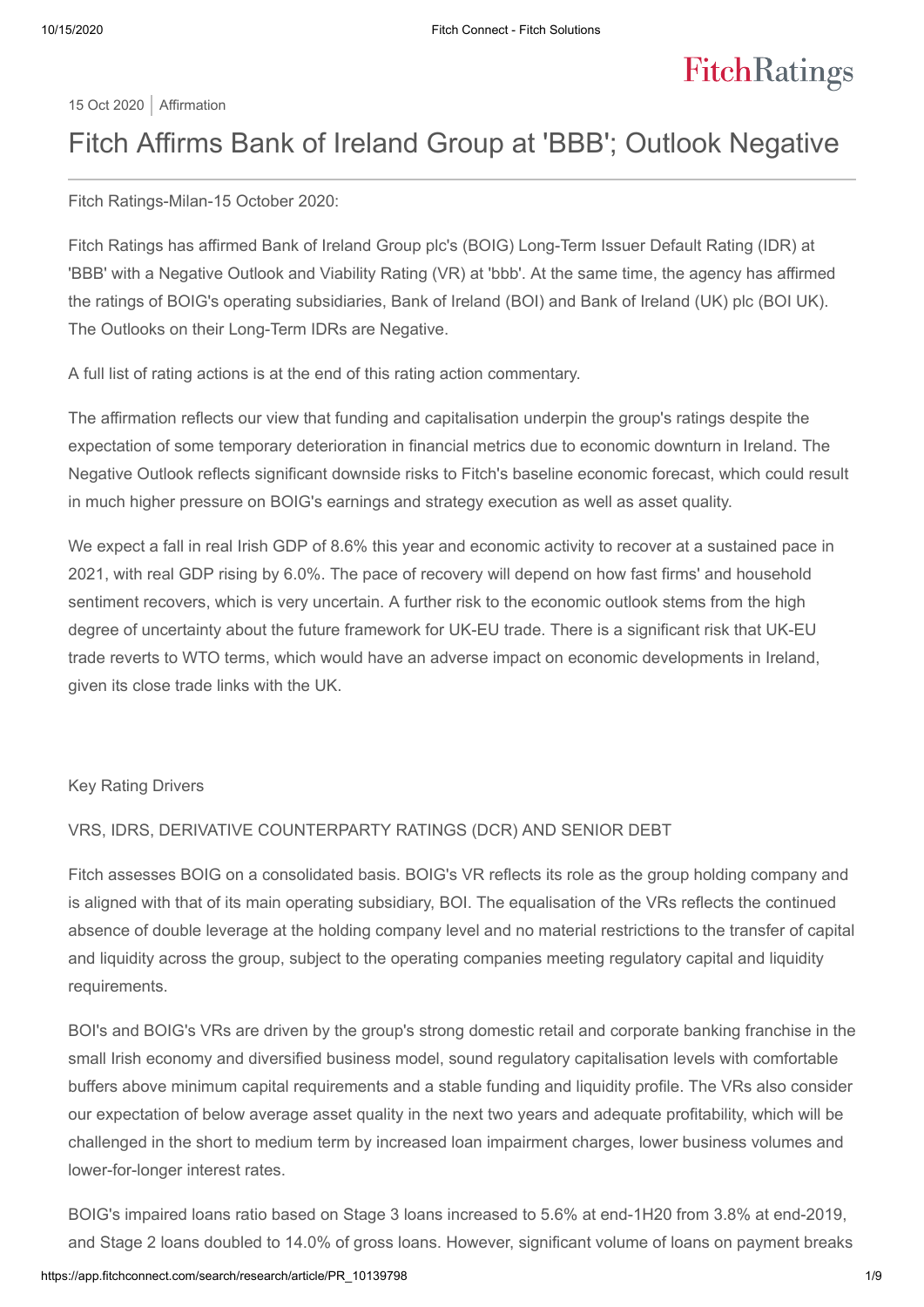reverted to normal payment patterns. The increase in Stage 3 loans was mostly driven by the implementation of new definition of default, while inflows of new Stage 3 loans remained limited. We expect Stage 3 loans to increase significantly over the next two years, but to levels below the peaks observed in the aftermath of the last global financial crisis due to the tightened underwriting standards. BOIG has a long history and a comprehensive framework for dealing with challenged assets, which could facilitate smoother handling of new problem loans.

BOIG reported a net loss of EUR725 million in 1H20, predominantly driven by EUR937 million loan impairment charges, which subject to no further deterioration in the economic environment management expects to increase to EUR1.1 billion-EUR1.3 billion for 2020. The bank will report a material loss for the year. Underlying profitability is supported by its diversified business model and dominant market position. However, we believe there is a risk that it would structurally normalise at levels below those observed prepandemic. A new UK-EU trade framework based on WTO terms in place from 2021 could depress it further through the adverse impact on the Irish economy.

Capitalisation has improved in recent years, driven by deleveraging, sound organic capital generation and lower pension volatility. Regulatory capital and leverage ratios remain sound despite the 1H20 loss, with the transitional common equity Tier 1 (CET1) ratio of 14.9% at end-1H20 (13.6% on a fully-loaded basis). Capital encumbrance by unreserved impaired loans is fairly high compared with peers (32% of CET1 capital at end-1H20). We believe these capitalisation levels can absorb moderate increases in risk charges and riskweighted assets (RWA) and still be adequate.

Funding is a key strength for BOIG, with the group benefiting from a strong retail banking franchise and access to a stable and granular deposit base. Non-interest-bearing current account balances make up a large proportion of total customer deposits, supporting a stable funding base. The group has proven and diversified access to the secured and unsecured wholesale markets.

Liquidity is sound and largely in the form of cash and cash equivalents and high-quality liquid assets, supported by contingent access to liquidity through various central bank facilities. The group's liquidity coverage ratio was a sound 149% at end-1H20, comfortably above minimum requirements.

BOIG's Long-Term IDR and senior debt ratings are in line with its VR.

BOI's Long-Term IDR and DCR are one notch above the VR to reflect the level of protection offered to BOI's senior third-party liabilities by existing resolution funds ultimately raised by BOIG, downstreamed to BOI and designed to protect the operating company's external senior creditors in a group failure. The buffers of junior and downstreamed holding company senior debt are built to comply with minimum requirement for own funds and eligible liabilities (MREL). BOI's Derivative Counterparty Rating (DCR) is at the same level as the Long-Term IDR because under Irish legislation, derivative counterparties have no preferential status over other senior obligations in a resolution scenario.

BOIG's 'F2' Short-Term IDR and short-term senior debt ratings are at the higher of the two possible Short-Term ratings mapped to a Long-Term IDR of 'BBB' and are based on our assessment of the group's funding and liquidity, which is in line with the level required for the 'F2' rating. The 'F2' Short-Term IDR is also the baseline for BOI's 'BBB+' Long-Term IDR under the criteria.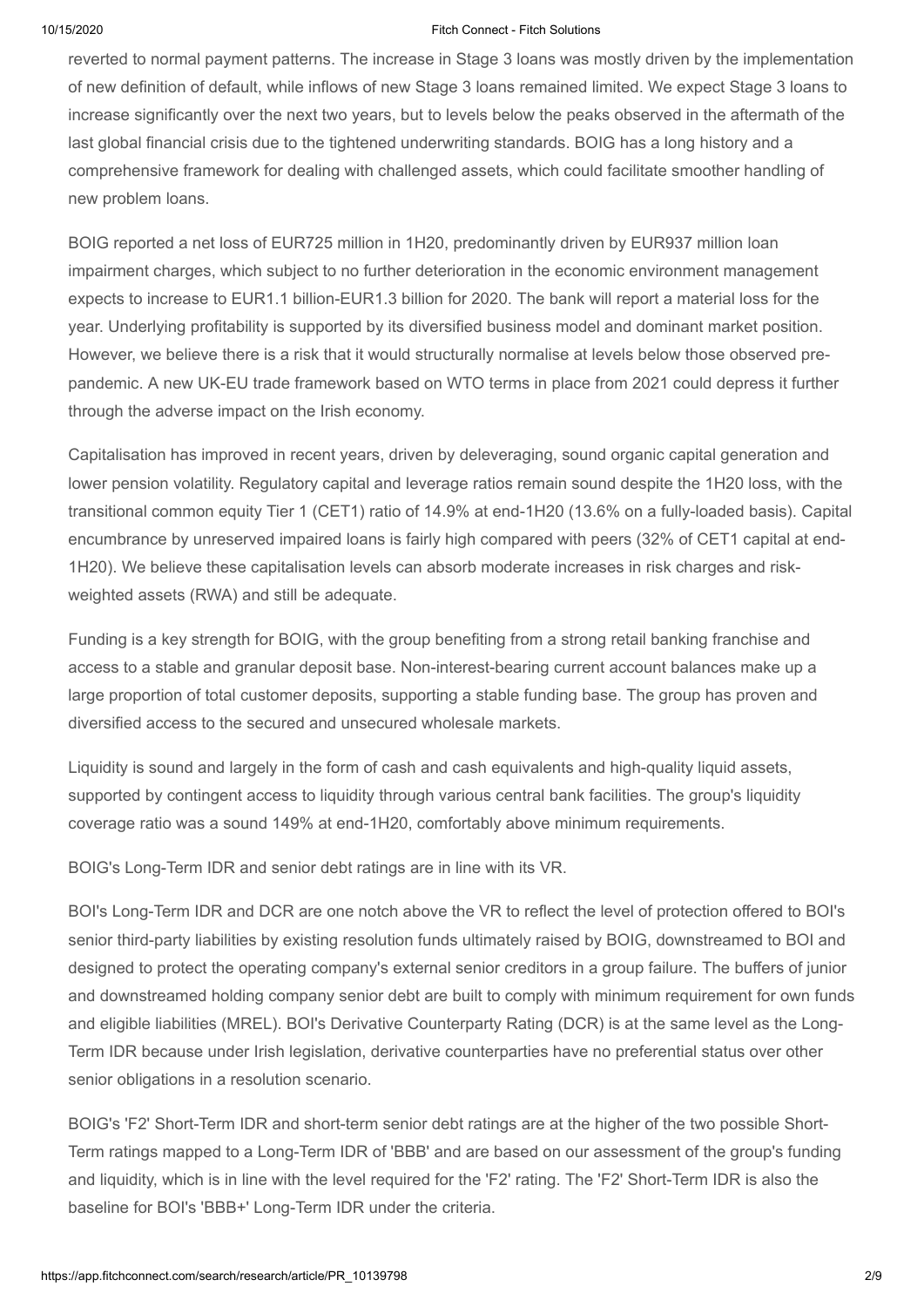# SUPPORT RATING (SR) AND SUPPORT RATING FLOOR (SRF)

BOIG's and BOI's SRs of '5' and SRFs of 'No Floor' reflect Fitch's view that senior creditors cannot rely on extraordinary support from the Irish authorities in the event that the bank becomes non-viable. In our opinion, the EU's Bank Recovery and Resolution Directive (BRRD) and the Single Resolution Mechanism (SRM) provide a framework that is likely to require senior creditors to participate in losses for resolving the bank.

## SUBORDINATED DEBT AND OTHER HYBRID SECURITIES

The rating on BOIG's subordinated Tier 2 debt is notched down twice from the entity's' VR, reflecting the likelihood of poor recovery prospects for the notes arising from subordination in case of a non-viability event. We do not apply further notches for non-performance risk because the terms of the notes do not provide for loss absorption on a "going concern" basis.

## SUBSIDIARY - BOI UK

BOI UK's IDRs reflect the protection offered to its senior third-party liabilities by existing group buffers of junior and holding company senior debt and is one notch above its VR.

BOI UK's VR is driven by a modest franchise in the UK, acceptable asset quality and profitability, somewhat constrained by a narrow business model and with significant downside risks from the pandemic, and sound reported capital ratios.

The ratings consider the bank's modest franchise and relatively undiversified business model, which is concentrated on the UK mass market mortgage lending. Following a strategic review, the UK operations are expected to reduce in volume terms and become more specialised with a focus on bespoke mortgage lending, motor finance, consumer lending, and travel money. Its business model will remain reliant on third party partnerships, which currently results in the bank's weaker operational efficiency compared with peers. The largest is the partnership with the Post Office, which accounts for the majority of the bank's funding.

Asset quality is acceptable, supported by currently well-performing mortgage lending and reduced exposure to higher risk legacy commercial loans. Residential mortgage loans make up over three-quarters of BOI UK's loans and includes an above-average exposure to sectors that we view as more vulnerable in an economic downturn, such as buy-to-let. We expect the book's asset quality to deteriorate once the government support measures are unwound and pandemic implications on individuals become clear. While the bank is also targeting increased lending towards specialist segments of the UK residential market, we expect underwriting standards within these segments to remain sound, with the bank continuing to focus on prime borrowers.

The bank is seeking to improve profitability by focusing on higher-margin lending and downsizing parts of business with lower returns. In the short term, profitability will be under pressure from rising loan impairment charges and lower business volumes and there is a risk it will structurally normalise at levels below prepandemic.

Funding is predominately sourced through retail deposits via the Post Office, with limited wholesale funding (predominantly from the parent). On-balance sheet liquidity is sound and is supported by contingent liquidity from the Bank of England, if required.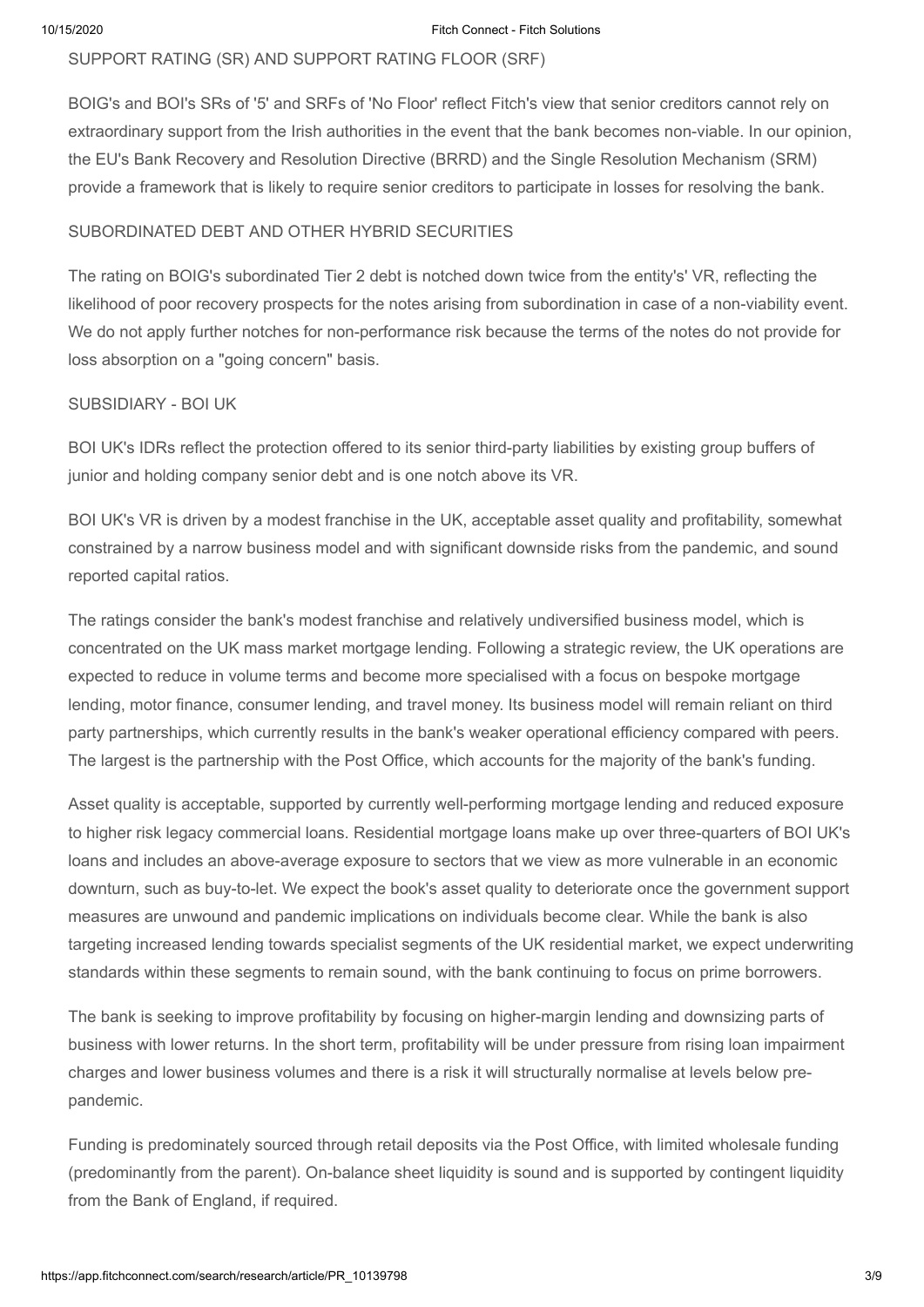Capitalisation is sound, supported by reductions in the bank's legacy commercial property loans and acceptable profitability. The bank has been repatriating excess capital to its parent, although we expect regulatory capital ratios to be maintained with adequate buffers over minimum requirements.

BOI UK benefits from a high probability of support, if required, from its parent bank as reflected in the '2' SR. Although we view BOIG's propensity to support its UK subsidiary as extremely high, driven by the large reputational risk it would face in case of a default by BOI UK, the ability to do so is somewhat constrained by the large size of BOI UK relative to the parent's own equity.

BOI UK's DCR is at the same level as the Long-Term IDR because under UK legislation, derivative counterparties have no preferential status over other senior obligations in a resolution scenario.

#### RATING SENSITIVITIES

#### VRS, IDRS, DCR AND SENIOR DEBT

Factors that could, individually or collectively, lead to negative rating action/downgrade:

The ratings would likely be downgraded if the recovery of the Irish economy in 2021 becomes less likely or turns out to be materially weaker than we currently expect, either because of the pandemic or the effects of the post-Brexit relationship between the EU and the UK or both. A delay to this recovery would likely result in sustained pressure on the bank's earnings and deeper damage to asset quality, which would be difficult to restore within a short period of time. Capitalisation level below the bank's pre-coronavirus target of 13% fullyloaded CET1 ratio without credible prospects to restore it in a reasonable timeframe could also lead to a downgrade.

BOIG's ratings would also be downgraded if there was a material increase in the holding company's double leverage, which we do not expect. BOIG's Short-Term IDR and short-term senior debt ratings are also sensitive to a weakening of our assessment of the group's funding and liquidity.

BOI's Long-Term IDR and DCR could be downgraded if Fitch believes that external senior creditors no longer benefit from resolution debt buffers. This could result from a change in resolution legislation or change in the resolution strategy of the group, neither of which we currently expect.

Factors that could, individually or collectively, lead to positive rating action/upgrade:

The Outlooks on the Long-Term IDRs could be revised to Stable if the negative impact of the pandemic and of UK-EU trade relationships on the Irish and UK economy is short and the recovery relatively fast.

In the event the group is able to withstand ratings pressure arising from the pandemic, its ratings could be upgraded if the group successfully executes its strategy to improve cost efficiency and profitability and demonstrates its ability to operate with lower levels of problem loans and much reduced capital encumbrance.

SUBORDINATED DEBT AND OTHER HYBRID SECURITIES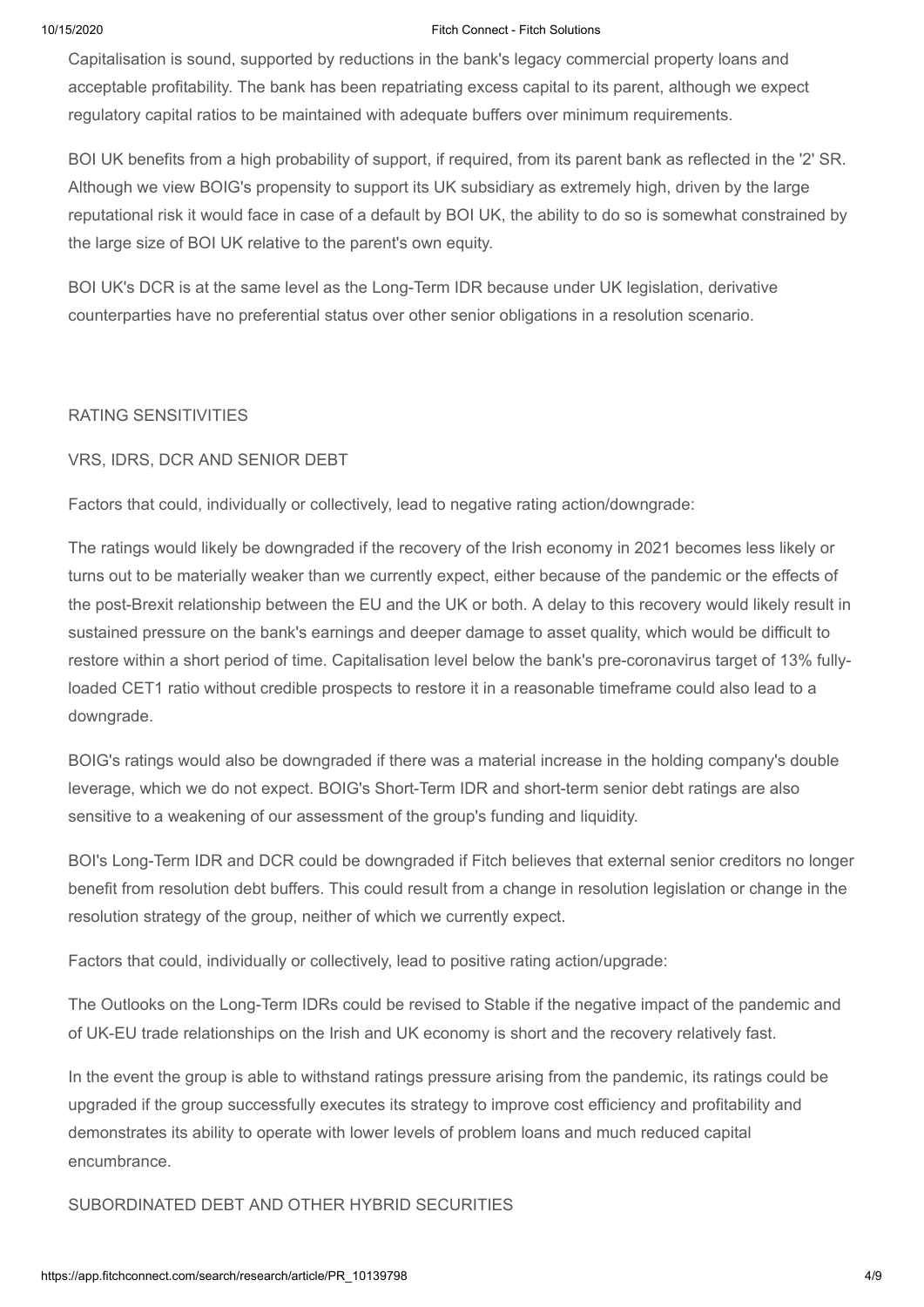The rating of BOIG's Tier 2 debt is primarily sensitive to a change in the VR, or to changes in their notching should Fitch change its assessment of loss severity or relative non-performance risk.

#### SUBSIDIARY - BOI UK

BOI UK's IDRs could be downgraded if Fitch believes that external senior creditors no longer benefit from group resolution debt buffers. The IDRs are also sensitive to change in the bank's VR.

BOI UK's VR would likely be downgraded if the pandemic causes significantly larger damage to the UK economy than we currently expect as the hit to the bank's asset quality and earnings would be deeper and more sustained than currently embedded in our assessments. The VR also remains sensitive to how the UK leaves the EU and how this affects the UK's economic outlook and how big the negative impact on earnings, asset quality, liquidity and funding will be. Structurally BOI UK's VR is also sensitive to its strategy to target underserved and niche market segments, if this results in increased risk appetite and credit risk.

Based on institutional support, BOI UK's Long-Term IDR could only be upgraded if there is at least a twonotch upgrade of BOI's Long-Term IDR. If BOI's Long-Term IDR is upgraded to 'A-', BOI UK's IDR would remain 'BBB+'.

## Best/Worst Case Rating Scenario

International scale credit ratings of Financial Institutions and Covered Bond issuers have a best-case rating upgrade scenario (defined as the 99th percentile of rating transitions, measured in a positive direction) of three notches over a three-year rating horizon; and a worst-case rating downgrade scenario (defined as the 99th percentile of rating transitions, measured in a negative direction) of four notches over three years. The complete span of best- and worst-case scenario credit ratings for all rating categories ranges from 'AAA' to 'D'. Best- and worst-case scenario credit ratings are based on historical performance. For more information about the methodology used to determine sector-specific best- and worst-case scenario credit ratings, visit [https://www.fitchratings.com/site/re/10111579]

# REFERENCES FOR SUBSTANTIALLY MATERIAL SOURCE CITED AS KEY DRIVER OF RATING The principal sources of information used in the analysis are described in the Applicable Criteria.

# Public Ratings with Credit Linkage to other ratings

The ratings of Bank of Ireland (UK) Plc are directly linked to Bank of Ireland; a change in Fitch's assessment of the ratings of Bank of Ireland may result in a change in the ratings of Bank of Ireland (UK) Plc.

#### ESG Considerations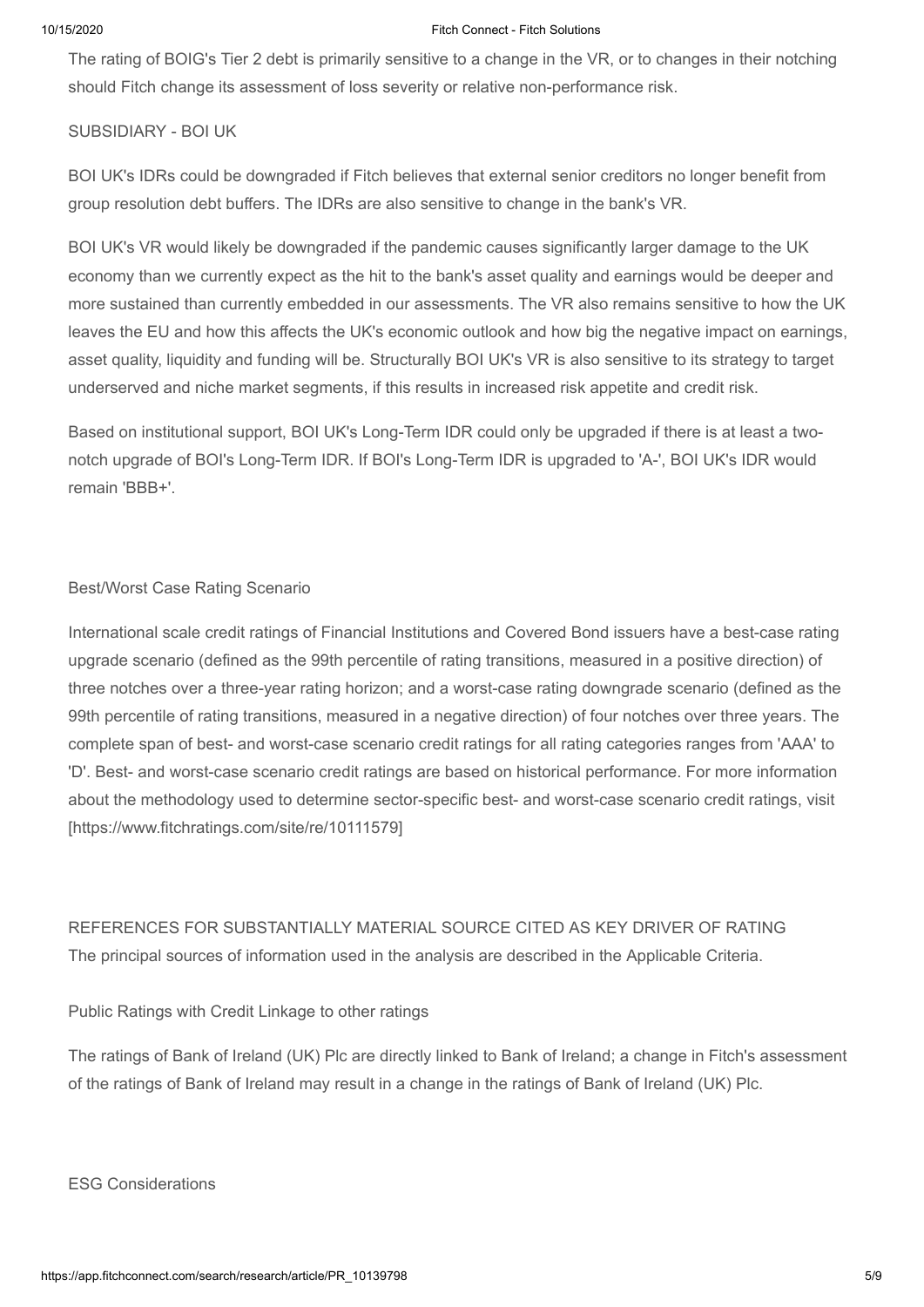Unless otherwise disclosed in this section, the highest level of ESG credit relevance is a score of '3'. This means ESG issues are credit-neutral or have only a minimal credit impact on the entity, either due to their nature or the way in which they are being managed by the entity. For more information on Fitch's ESG Relevance Scores, visit www.fitchratings.com/esg.

Bank of Ireland Group Public Limited Company; Long Term Issuer Default Rating; Affirmed; BBB; Rating Outlook Negative

- ; Short Term Issuer Default Rating; Affirmed; F2
- ; Viability Rating; Affirmed; bbb
- ; Support Rating; Affirmed; 5
- ; Support Rating Floor; Affirmed; NF
- ----subordinated; Long Term Rating; Affirmed; BB+
- Bank of Ireland; Long Term Issuer Default Rating; Affirmed; BBB+; Rating Outlook Negative
- ; Short Term Issuer Default Rating; Affirmed; F2
- ; Viability Rating; Affirmed; bbb
- ; Support Rating; Affirmed; 5
- ; Support Rating Floor; Affirmed; NF
- ; Derivative Counterparty Rating; Affirmed; BBB+(dcr)
- ----senior unsecured; Short Term Rating; Affirmed; F2

Bank of Ireland (UK) Plc; Long Term Issuer Default Rating; Affirmed; BBB+; Rating Outlook Negative

- ; Short Term Issuer Default Rating; Affirmed; F2
- ; Viability Rating; Affirmed; bbb
- ; Support Rating; Affirmed; 2
- ; Derivative Counterparty Rating; Affirmed; BBB+(dcr)

#### Contacts:

Primary Rating Analyst Francesca Vasciminno, Senior Director +39 02 879087 225 Fitch Ratings Ireland Limited Sede Secondaria Italiana Via Morigi, 6 Ingresso Via Privata Maria Teresa, 8 Milan 20123

https://app.fitchconnect.com/search/research/article/PR 10139798 6/9 Primary Rating Analyst Maria Shishkina, Associate Director +44 20 3530 1379 Fitch Ratings Ltd 30 North Colonnade, Canary Wharf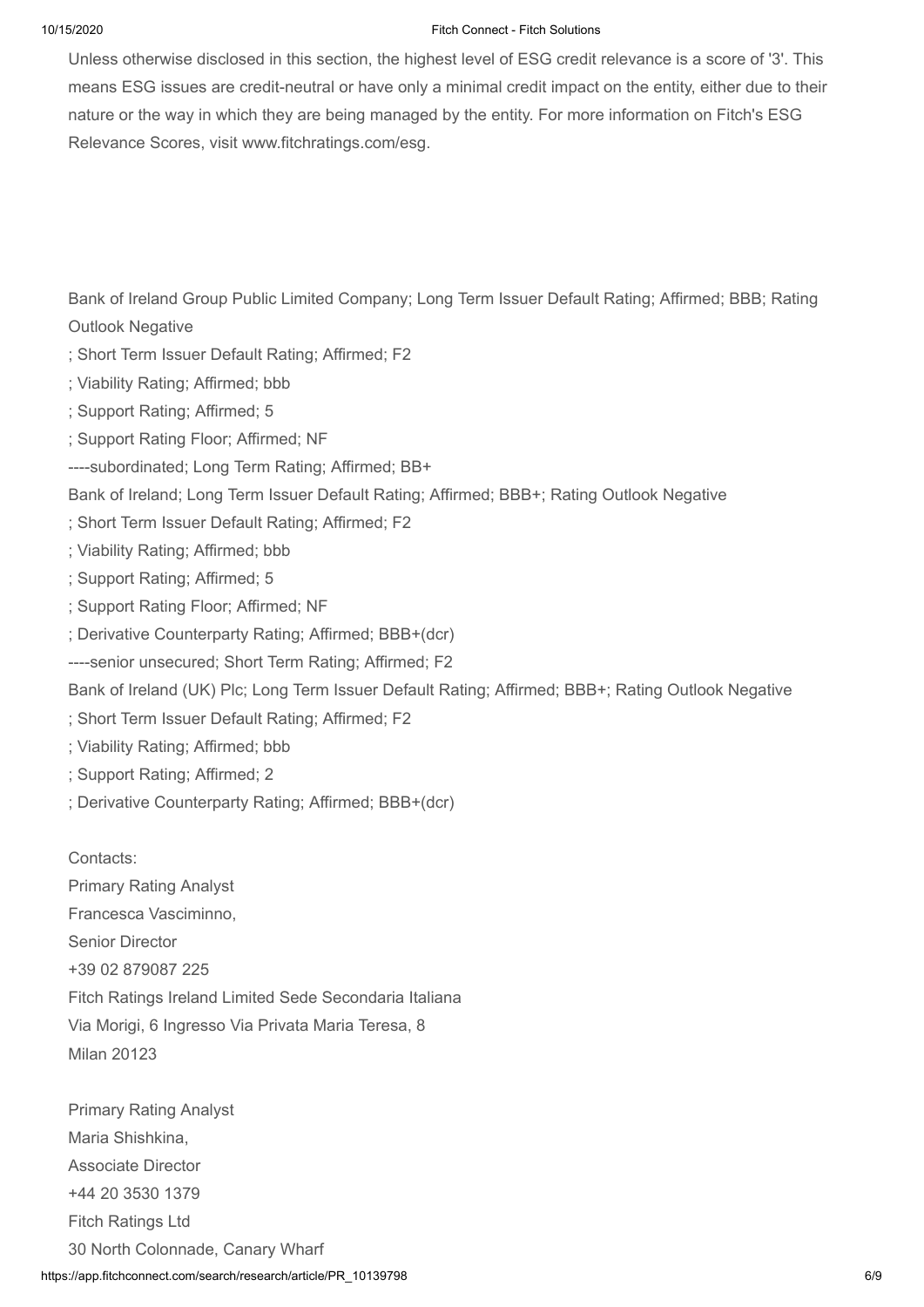London E14 5GN

Secondary Rating Analyst Maria Shishkina, Associate Director +44 20 3530 1379

Secondary Rating Analyst Francesca Vasciminno, Senior Director +39 02 879087 225

Committee Chairperson Olivia Perney, Managing Director +33 1 44 29 91 74

Media Relations: Louisa Williams, London, Tel: +44 20 3530 2452, Email: louisa.williams@thefitchgroup.com

Additional information is available on www.fitchratings.com

# **Applicable Criteria** [Bank Rating Criteria \(pub. 28 Feb 2020\) \(including rating assumption sensitivity\)](https://app.fitchconnect.com/search/research/article/RPT_10110041)

#### **Additional Disclosures**

[Dodd-Frank Rating Information Disclosure Form](https://www.fitchratings.com/site/dodd-frank-disclosure/10139798) **[Solicitation Status](https://www.fitchratings.com/site/pr/10139798#solicitation)** [Endorsement Status](https://www.fitchratings.com/site/pr/10139798#endorsement_status) [Endorsement Policy](#page-8-0)

ALL FITCH CREDIT RATINGS ARE SUBJECT TO CERTAIN LIMITATIONS AND DISCLAIMERS. PLEASE READ THESE LIMITATIONS AND DISCLAIMERS BY FOLLOWING THIS LINK: [HTTPS://WWW.FITCHRATINGS.COM/UNDERSTANDINGCREDITRATINGS.](https://www.fitchratings.com/UNDERSTANDINGCREDITRATINGS) IN ADDITION, THE FOLLOWING [HTTPS://WWW.FITCHRATINGS.COM/RATING-DEFINITIONS-DOCUMENT](https://www.fitchratings.com/rating-definitions-document) DETAILS FITCH'S RATING DEFINITIONS FOR EACH RATING SCALE AND RATING CATEGORIES, INCLUDING DEFINITIONS RELATING TO DEFAULT. PUBLISHED RATINGS, CRITERIA, AND METHODOLOGIES ARE

AVAILABLE FROM THIS SITE AT ALL TIMES. FITCH'S CODE OF CONDUCT, CONFIDENTIALITY, CONFLICTS OF INTEREST, AFFILIATE FIREWALL, COMPLIANCE, AND OTHER RELEVANT POLICIES AND PROCEDURES ARE ALSO AVAILABLE FROM THE CODE OF CONDUCT SECTION OF THIS SITE. DIRECTORS AND SHAREHOLDERS RELEVANT INTERESTS ARE AVAILABLE AT [HTTPS://WWW.FITCHRATINGS.COM/SITE/REGULATORY.](https://www.fitchratings.com/site/regulatory) FITCH MAY HAVE PROVIDED ANOTHER PERMISSIBLE SERVICE TO THE RATED ENTITY OR ITS RELATED THIRD PARTIES. DETAILS OF THIS

SERVICE FOR RATINGS FOR WHICH THE LEAD ANALYST IS BASED IN AN EU-REGISTERED ENTITY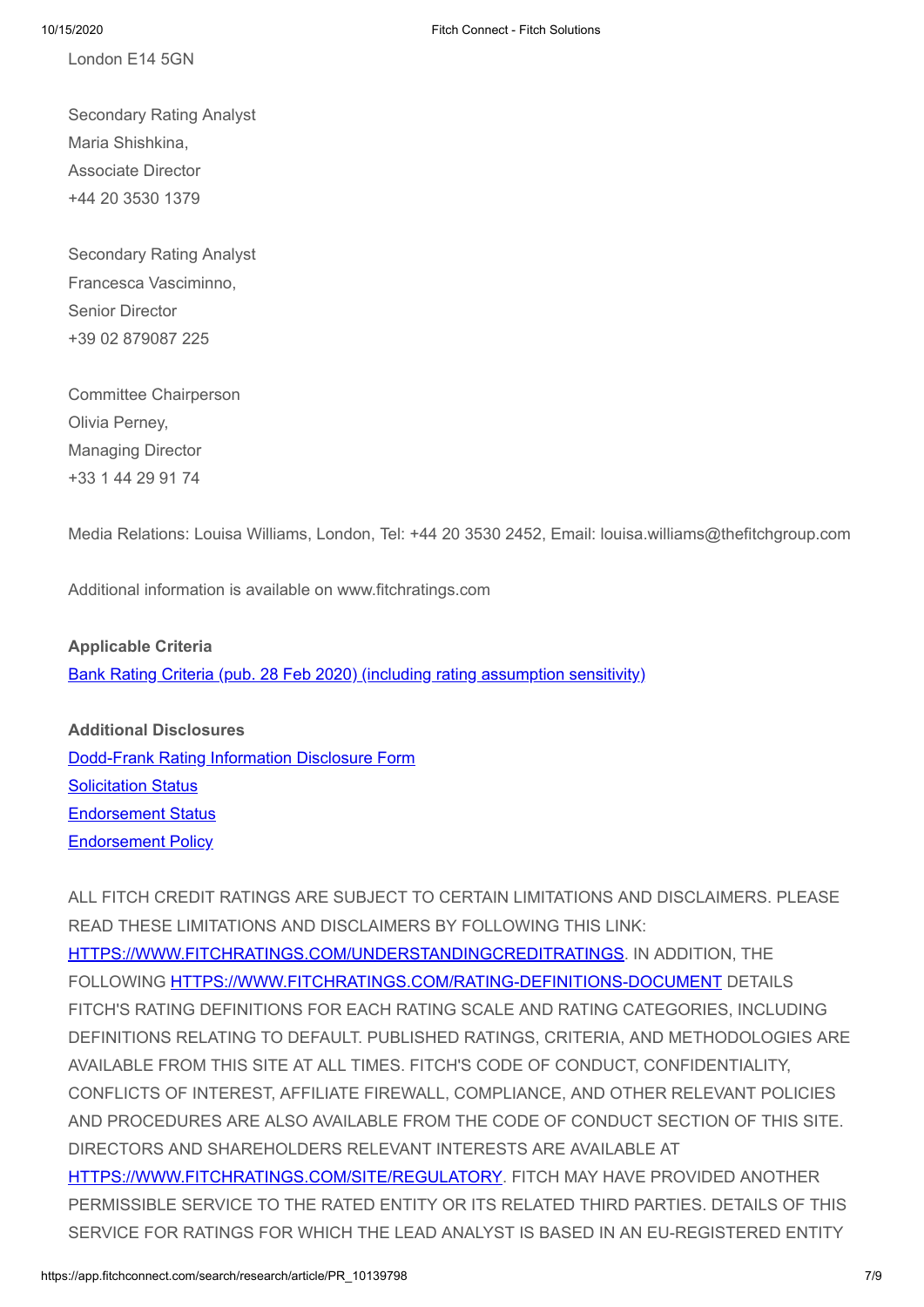CAN BE FOUND ON THE ENTITY SUMMARY PAGE FOR THIS ISSUER ON THE FITCH RATINGS WEBSITE.

Copyright © 2020 by Fitch Ratings, Inc., Fitch Ratings Ltd. and its subsidiaries. 33 Whitehall Street, NY, NY 10004. Telephone: 1-800-753-4824, (212) 908-0500. Fax: (212) 480-4435. Reproduction or retransmission in whole or in part is prohibited except by permission. All rights reserved. In issuing and maintaining its ratings and in making other reports (including forecast information), Fitch relies on factual information it receives from issuers and underwriters and from other sources Fitch believes to be credible. Fitch conducts a reasonable investigation of the factual information relied upon by it in accordance with its ratings methodology, and obtains reasonable verification of that information from independent sources, to the extent such sources are available for a given security or in a given jurisdiction. The manner of Fitch's factual investigation and the scope of the third-party verification it obtains will vary depending on the nature of the rated security and its issuer, the requirements and practices in the jurisdiction in which the rated security is offered and sold and/or the issuer is located, the availability and nature of relevant public information, access to the management of the issuer and its advisers, the availability of pre-existing third-party verifications such as audit reports, agreed-upon procedures letters, appraisals, actuarial reports, engineering reports, legal opinions and other reports provided by third parties, the availability of independent and competent third- party verification sources with respect to the particular security or in the particular jurisdiction of the issuer, and a variety of other factors. Users of Fitch's ratings and reports should understand that neither an enhanced factual investigation nor any third-party verification can ensure that all of the information Fitch relies on in connection with a rating or a report will be accurate and complete. Ultimately, the issuer and its advisers are responsible for the accuracy of the information they provide to Fitch and to the market in offering documents and other reports. In issuing its ratings and its reports, Fitch must rely on the work of experts, including independent auditors with respect to financial statements and attorneys with respect to legal and tax matters. Further, ratings and forecasts of financial and other information are inherently forward-looking and embody assumptions and predictions about future events that by their nature cannot be verified as facts. As a result, despite any verification of current facts, ratings and forecasts can be affected by future events or conditions that were not anticipated at the time a rating or forecast was issued or affirmed.

The information in this report is provided "as is" without any representation or warranty of any kind, and Fitch does not represent or warrant that the report or any of its contents will meet any of the requirements of a recipient of the report. A Fitch rating is an opinion as to the creditworthiness of a security. This opinion and reports made by Fitch are based on established criteria and methodologies that Fitch is continuously evaluating and updating. Therefore, ratings and reports are the collective work product of Fitch and no individual, or group of individuals, is solely responsible for a rating or a report. The rating does not address the risk of loss due to risks other than credit risk, unless such risk is specifically mentioned. Fitch is not engaged in the offer or sale of any security. All Fitch reports have shared authorship. Individuals identified in a Fitch report were involved in, but are not solely responsible for, the opinions stated therein. The individuals are named for contact purposes only. A report providing a Fitch rating is neither a prospectus nor a substitute for the information assembled, verified and presented to investors by the issuer and its agents in connection with the sale of the securities. Ratings may be changed or withdrawn at any time for any reason in the sole discretion of Fitch. Fitch does not provide investment advice of any sort. Ratings are not a recommendation to buy, sell, or hold any security. Ratings do not comment on the adequacy of market price, the suitability of any security for a particular investor, or the tax-exempt nature or taxability of payments made in respect to